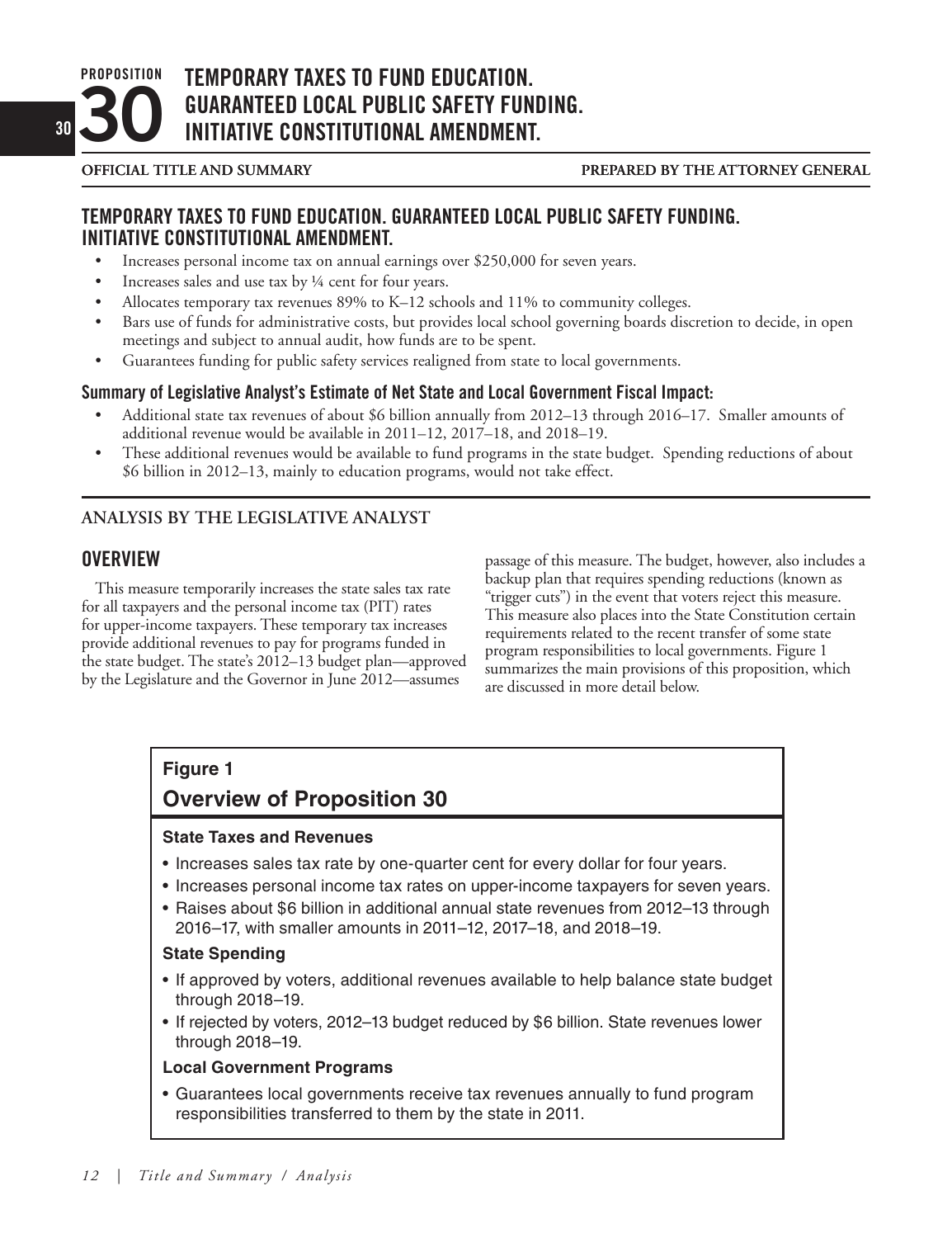**ANALYSIS BY THE LEGISLATIVE ANALYST CONTINUED**

### **STATE TAXES AND REVENUES**

#### **Background**

The General Fund is the state's main operating account. In the 2010–11 fiscal year (which ran from July 1, 2010 to June 30, 2011), the General Fund's total revenues were \$93 billion. The General Fund's three largest revenue sources are the PIT, the sales tax, and the corporate income tax.

*Sales Tax.* Sales tax rates in California differ by locality. Currently, the average sales tax rate is just over 8 percent. A portion of sales tax revenues goes to the state, while the rest is allocated to local governments. The state General Fund received \$27 billion of sales tax revenues during the 2010–11 fiscal year.

*Personal Income Tax.* The PIT is a tax on wage, business, investment, and other income of individuals and families. State PIT rates range from 1 percent to 9.3 percent on the portions of a taxpayer's income in each of several income brackets. (These are referred to as marginal tax rates.) Higher marginal tax rates are charged as income increases. The tax revenue generated from this tax—totaling \$49.4 billion during the 2010–11 fiscal year—is deposited into the state's General Fund. In addition, an extra 1 percent tax applies to annual income over \$1 million (with the associated revenue dedicated to mental health services).

# **Proposal**

*Increases Sales Tax Rate From 2013 Through 2016.* This measure temporarily increases the statewide sales tax rate by one-quarter cent for every dollar of goods purchased. This higher tax rate would be in effect for four years—from January 1, 2013 through the end of 2016.

*Increases Personal Income Tax Rates From 2012 Through 2018.* As shown in Figure 2, this measure increases the existing 9.3 percent PIT rates on higher incomes. The additional marginal tax rates would increase as taxable income increases. For joint filers, for example, an additional 1 percent marginal tax rate would be imposed on income between \$500,000 and \$600,000 per year, increasing the total rate to 10.3 percent. Similarly, an additional 2 percent marginal tax rate would be imposed on income between \$600,000 and \$1 million, and an additional 3 percent marginal tax rate would be imposed on income above \$1 million, increasing the total rates on these income brackets to 11.3 percent and 12.3 percent, respectively. These new tax rates would affect about 1 percent of California PIT filers. (These taxpayers currently pay about 40 percent of state personal income taxes.) The tax rates would be in effect for seven years—

| <b>Figure 2</b>                                                            |                                                     |                                                             |                                                            |                                                                               |  |
|----------------------------------------------------------------------------|-----------------------------------------------------|-------------------------------------------------------------|------------------------------------------------------------|-------------------------------------------------------------------------------|--|
| <b>Current and Proposed Personal Income Tax Rates Under Proposition 30</b> |                                                     |                                                             |                                                            |                                                                               |  |
| <b>Single Filer's</b><br>Taxable Income <sup>a</sup>                       | <b>Joint Filers'</b><br>Taxable Income <sup>a</sup> | Head-of-Household<br>Filer's<br>Taxable Income <sup>a</sup> | <b>Current</b><br><b>Marginal</b><br>Tax Rate <sup>b</sup> | <b>Proposed</b><br><b>Additional</b><br><b>Marginal Tax Rate</b> <sup>b</sup> |  |
| $$0 - $7.316$                                                              | $$0 - $14.632$                                      | $$0 - $14.642$                                              | 1.0%                                                       |                                                                               |  |
| 7.316-17.346                                                               | 14.632-34.692                                       | 14.642-34.692                                               | 2.0                                                        |                                                                               |  |
| 17,346-27,377                                                              | 34,692-54,754                                       | 34,692-44,721                                               | 4.0                                                        |                                                                               |  |
| 27,377-38,004                                                              | 54.754-76.008                                       | 44,721-55,348                                               | 6.0                                                        |                                                                               |  |
| 38.004-48.029                                                              | 76,008-96,058                                       | 55,348-65,376                                               | 8.0                                                        |                                                                               |  |
| 48.029-250.000                                                             | 96.058-500.000                                      | 65.376-340.000                                              | 9.3                                                        |                                                                               |  |
| 250.000-300.000                                                            | 500.000-600.000                                     | 340.000-408.000                                             | 9.3                                                        | 1.0%                                                                          |  |
| 300.000-500.000                                                            | 600.000-1.000.000                                   | 408.000-680.000                                             | 9.3                                                        | 2.0                                                                           |  |
| Over 500,000                                                               | Over 1,000,000                                      | Over 680,000                                                | 9.3                                                        | 3.0                                                                           |  |

a Income brackets shown were in effect for 2011 and will be adjusted for inflation in future years. Single filers also include married individuals and registered domestic partners (RDPs) who file taxes separately. Joint filers include married and RDP couples who file jointly, as well as qualified widows or widowers with a dependent child.

<sup>b</sup> Marginal tax rates apply to taxable income in each tax bracket listed. The proposed additional tax rates would take effect beginning in 2012 and end in 2018. Current tax rates listed exclude the mental health tax rate of 1 percent for taxable income in excess of \$1 million.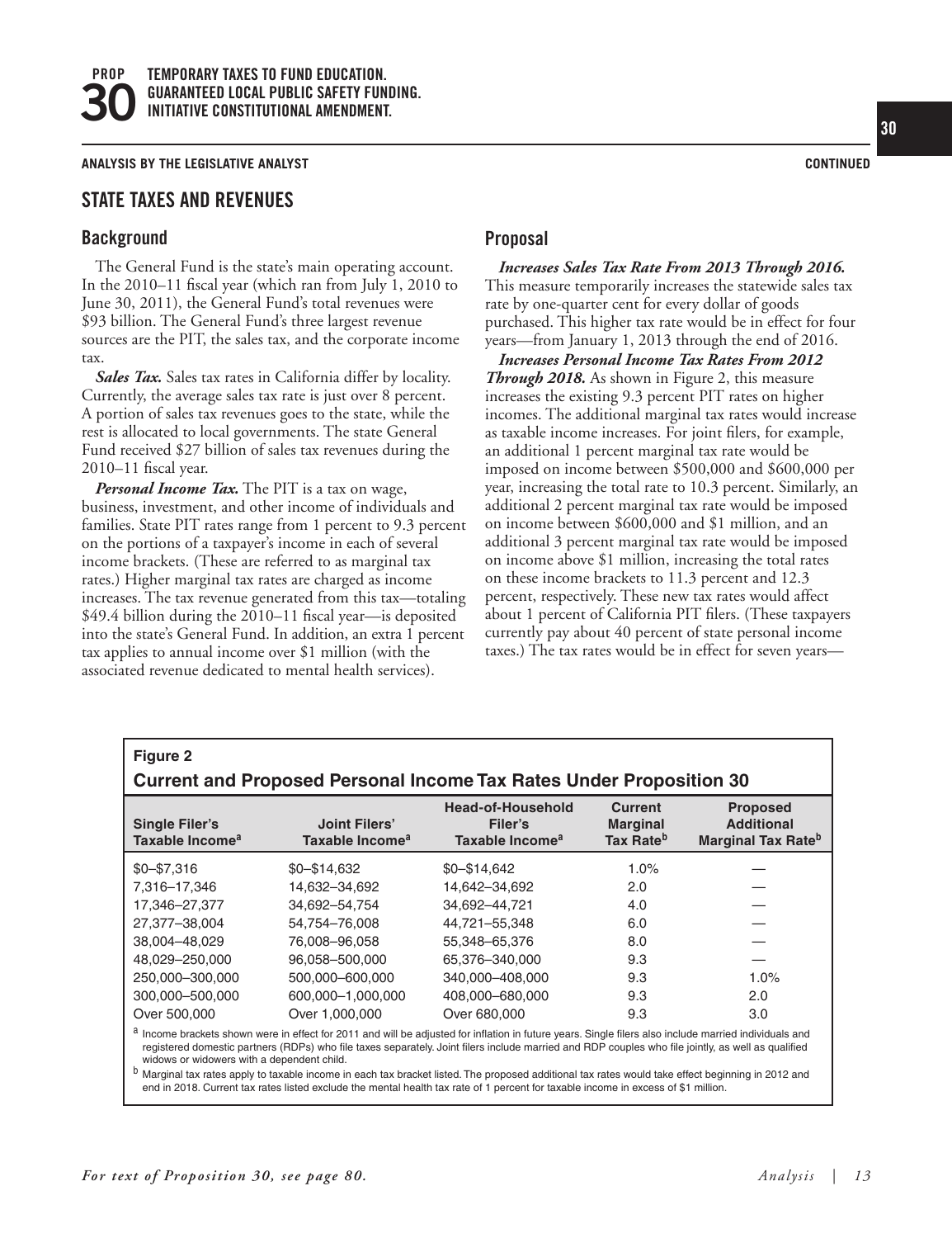**PROP**

#### **ANALYSIS BY THE LEGISLATIVE ANALYST CONTINUED**

starting in the 2012 tax year and ending at the conclusion of the 2018 tax year. (Because the rate increase would apply as of January 1, 2012, affected taxpayers likely would have to make larger payments in the coming months to account for the full-year effect of the rate increase.) The additional 1 percent rate for mental health services would still apply to income in excess of \$1 million. Proposition 30's rate changes, therefore, would increase these taxpayers' marginal PIT rate from 10.3 percent to 13.3 percent. Proposition 38 on this ballot would also increase PIT rates. The nearby box describes what would happen if both measures are approved.

#### **What Happens if Voters Approve Both Proposition 30 and Proposition 38?**

*State Constitution Specifies What Happens if Two Measures Conflict.* If provisions of two measures approved on the same statewide ballot conflict, the Constitution specifies that the provisions of the measure receiving more "yes" votes prevail. Proposition 30 and Proposition 38 on this statewide ballot both increase personal income tax (PIT) rates and, as such, could be viewed as conflicting.

*Measures State That Only One Set of Tax Increases Goes Into Effect.* Proposition 30 and Proposition 38 both contain sections intended to clarify which provisions are to become effective if both measures pass:

- *If Proposition 30 Receives More Yes Votes.* Proposition 30 contains a section indicating that its provisions would prevail in their entirety and none of the provisions of any other measure increasing PIT rates—in this case Proposition 38—would go into effect.
- • *If Proposition 38 Receives More Yes Votes.*  Proposition 38 contains a section indicating that its provisions would prevail and the tax rate provisions of any other measure affecting sales or PIT rates—in this case Proposition 30—would not go into effect. Under this scenario, the spending reductions known as the "trigger cuts" would take effect as a result of Proposition 30's tax increases not going into effect.

### **Fiscal Effect**

*Additional State Revenues Through 2018–19.* Over the five fiscal years in which both the sales tax and PIT increases would be in effect (2012–13 through 2016–17), the average annual state revenue gain resulting from this measure's tax increases is estimated at around \$6 billion. Smaller revenue increases are likely in 2011–12, 2017–18, and 2018–19 due to the phasing in and phasing out of the higher tax rates.

*Revenues Could Change Significantly From Year to Year.* The revenues raised by this measure could be subject to multibillion-dollar swings—either above or below the revenues projected above. This is because the vast majority of the additional revenue from this measure would come from the PIT rate increases on upper-income taxpayers. Most income reported by upper-income taxpayers is related in some way to their investments and businesses, rather than wages and salaries. While wages and salaries for upperincome taxpayers fluctuate to some extent, their investment income may change significantly from one year to the next depending upon the performance of the stock market, housing prices, and the economy. For example, the current mental health tax on income over \$1 million generated about \$730 million in 2009–10 but raised more than twice that amount in previous years. Due to these swings in the income of these taxpayers and the uncertainty of their responses to the rate increases, the revenues raised by this measure are difficult to estimate.

# **STATE SPENDING**

### **Background**

*State General Fund Supports Many Public Programs.*  Revenues deposited into the General Fund support a variety of programs—including public schools, public universities, health programs, social services, and prisons. School spending is the largest part of the state budget. Earlier propositions passed by state voters require the state to provide a minimum annual amount—commonly called the Proposition 98 minimum guarantee—for schools (kindergarten through high school) and community colleges (together referred to as K–14 education). The minimum guarantee is funded through a combination of state General Fund and local property tax revenues. In many years, the calculation of the minimum guarantee is highly sensitive to changes in state General Fund revenues. In years when General Fund revenues grow by a large amount, the guarantee is likely to increase by a large amount. A large share of the state and local funding that is allocated to schools and community colleges is "unrestricted," meaning that they may use the funds for any educational purpose.

### **Proposal**

*New Tax Revenues Available to Fund Schools and Help Balance the Budget.* The revenue generated by the measure's temporary tax increases would be included in the calculations of the Proposition 98 minimum guarantee raising the guarantee by billions of dollars each year. A portion of the new revenues therefore would be used to support higher school funding, with the remainder helping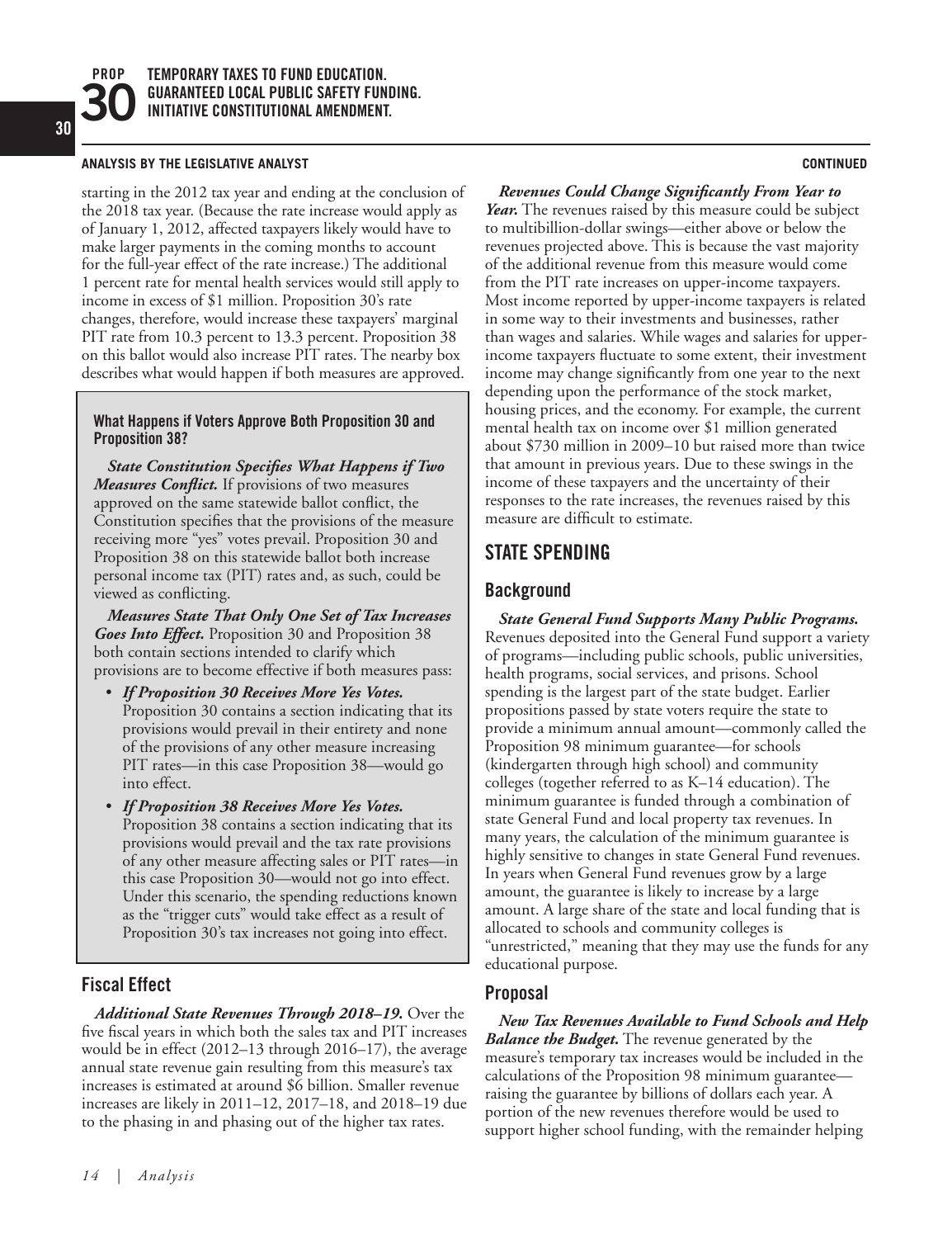#### **ANALYSIS BY THE LEGISLATIVE ANALYST CONTINUED**

to balance the state budget. From an accounting perspective, the new revenues would be deposited into a newly created state account called the Education Protection Account (EPA). Of the funds in the account, 89 percent would be provided to schools and 11 percent to community colleges. Schools and community colleges could use these funds for any educational purpose. The funds would be distributed the same way as existing unrestricted perstudent funding, except that no school district would receive less than \$200 in EPA funds per student and no community college district would receive less than \$100 in EPA funds per full-time student.

#### **Fiscal Effect if Measure Is Approved**

*2012–13 Budget Plan Relies on Voter Approval of This Measure.* The Legislature and the Governor adopted a budget plan in June to address a substantial projected budget deficit for the 2012–13 fiscal year as well as projected budget deficits in future years. The 2012–13 budget plan (1) assumes that voters approve this measure and (2) spends the resulting revenues on various state programs. A large share of the revenues generated by this measure is spent on schools and community colleges. This helps explain the large increase in funding for schools and community colleges in 2012–13—a \$6.6 billion increase (14 percent) over 2011–12. Almost all of this increase is used to pay K–14 expenses from the previous year and

#### **Figure 3**

# **2012–13 Spending Reductions if Voters Reject Proposition 30**

#### *(In Millions)*

| Schools and community colleges                                       | \$5.354 |  |  |  |
|----------------------------------------------------------------------|---------|--|--|--|
| University of California                                             | 250     |  |  |  |
| California State University                                          | 250     |  |  |  |
| Department of Developmental Services                                 | 50      |  |  |  |
| City police department grants                                        | 20      |  |  |  |
| CalFire                                                              | 10      |  |  |  |
| DWR flood control programs                                           | 7       |  |  |  |
| Local water safety patrol grants                                     | 5       |  |  |  |
| Department of Fish and Game                                          | 4       |  |  |  |
| Department of Parks and Recreation                                   | 2       |  |  |  |
| DOJ law enforcement programs                                         |         |  |  |  |
| Total                                                                | \$5.951 |  |  |  |
| DWR = Department of Water Resources; DOJ = Department of<br>Justice. |         |  |  |  |

reduce delays in some state K–14 payments. Given the large projected budget deficit, the budget plan also includes actions to constrain spending in some health and social services programs, decrease state employee compensation, use one-time funds, and borrow from other state accounts.

*Effect on Budgets Through 2018–19.* This measure's additional tax revenues would be available to help balance the state budget through 2018–19. The additional revenues from this measure provide several billion dollars annually through 2018–19 that would be available for a wide range of purposes—including funding existing state programs, ending K–14 education payment delays, and paying other state debts. Future actions of the Legislature and the Governor would determine the use of these funds. At the same time, due to swings in the income of upper-income taxpayers, potential state revenue fluctuations under this measure could complicate state budgeting in some years. After the proposed tax increases expire, the loss of the associated tax revenues could create additional budget pressure in subsequent years.

#### **Fiscal Effect if Measure Is Rejected**

*Backup Budget Plan Reduces Spending if Voters Reject This Measure.* If this measure fails, the state would not receive the additional revenues generated by the proposition's tax increases. In this situation, the 2012–13 budget plan requires that its spending be reduced by \$6 billion. These trigger cuts, as currently scheduled in state law, are shown in Figure 3. Almost all the reductions are to education programs—\$5.4 billion to K–14 education and \$500 million to public universities. Of the K–14 reductions, roughly \$3 billion is a cut in unrestricted funding. Schools and community colleges could respond to this cut in various ways, including drawing down reserves, shortening the instructional year for schools, and reducing enrollment for community colleges. The remaining \$2.4 billion reduction would increase the amount of late payments to schools and community colleges back to the 2011–12 level. This could affect the cash needs of schools and community colleges late in the fiscal year, potentially resulting in greater short-term borrowing.

*Effect on Budgets Through 2018–19.* If this measure is rejected by voters, state revenues would be billions of dollars lower each year through 2018–19 than if the measure were approved. Future actions of the Legislature and the Governor would determine how to balance the state budget at this lower level of revenues. Future state budgets could be balanced through cuts to schools or other programs, new revenues, and one-time actions.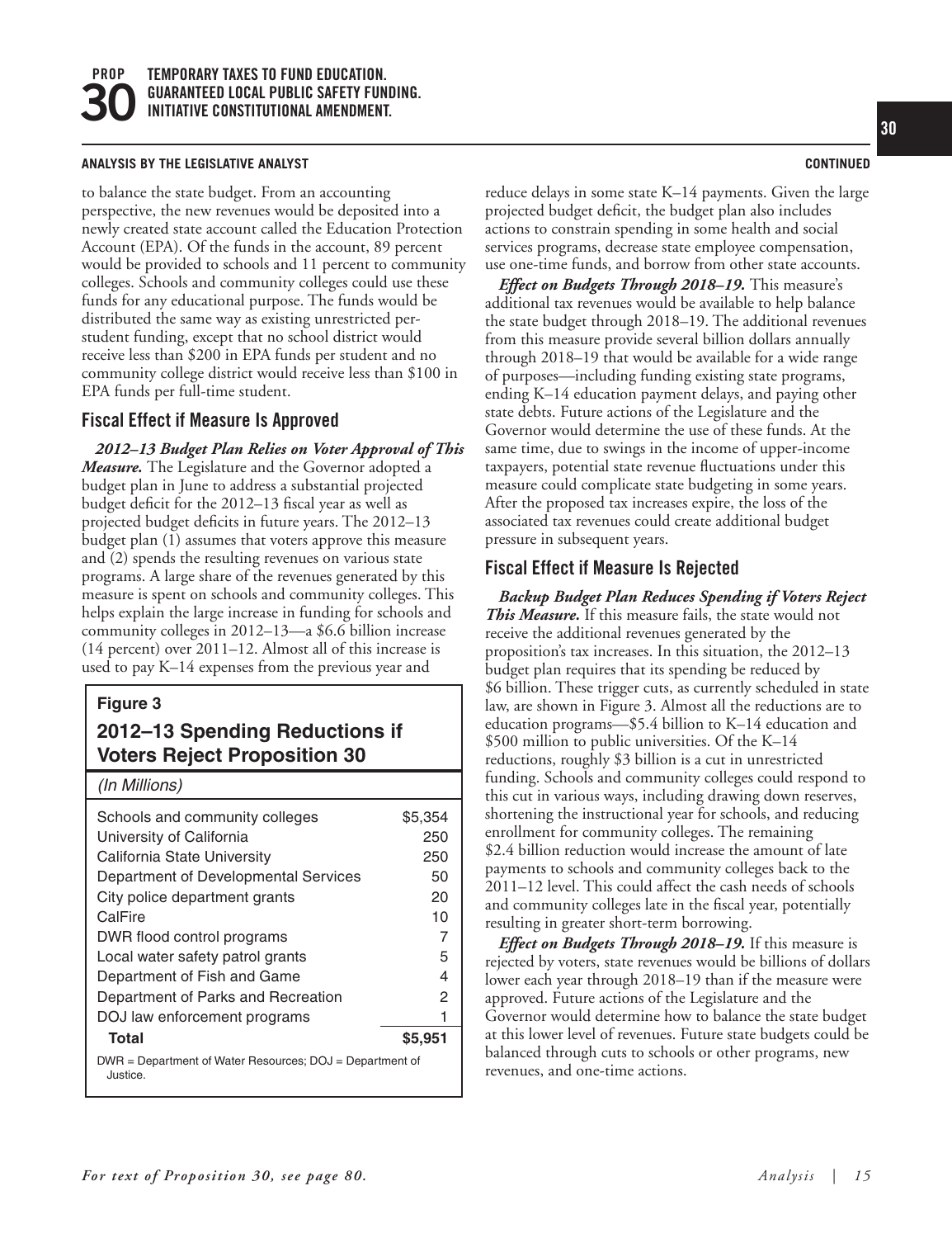**PROP**

**ANALYSIS BY THE LEGISLATIVE ANALYST CONTINUED**

# **LOCAL GOVERNMENT PROGRAMS**

# **Background**

In 2011, the state transferred the responsibility for administering and funding several programs to local governments (primarily counties). The transferred program responsibilities include incarcerating certain adult offenders, supervising parolees, and providing substance abuse treatment services. To pay for these new obligations, the Legislature passed a law transferring about \$6 billion of state tax revenues to local governments annually. Most of these funds come from a shift of a portion of the sales tax from the state to local governments.

# **Proposal**

This measure places into the Constitution certain provisions related to the 2011 transfer of state program responsibilities.

*Guarantees Ongoing Revenues to Local Governments.*  This measure requires the state to continue providing the tax revenues redirected in 2011 (or equivalent funds) to local governments to pay for the transferred program responsibilities. The measure also permanently excludes the sales tax revenues redirected to local governments from the calculation of the minimum funding guarantee for schools and community colleges.

#### *Restricts State Authority to Expand Program*

*Requirements.* Local governments would not be required to implement any future state laws that increase local costs to administer the program responsibilities transferred in 2011, unless the state provided additional money to pay for the increased costs.

*Requires State to Share Some Unanticipated Program Costs.* The measure requires the state to pay part of any new local costs that result from certain court actions and changes in federal statutes or regulations related to the transferred program responsibilities.

*Eliminates Potential Mandate Funding Liability.* Under the Constitution, the state must reimburse local governments when it imposes new responsibilities or "mandates" upon them. Under current law, the state could be required to provide local governments with additional funding (mandate reimbursements) to pay for some of the transferred program responsibilities. This measure specifies that the state would not be required to provide such mandate reimbursements.

*Ends State Reimbursement of Open Meeting Act Costs.* The Ralph M. Brown Act requires that all meetings of local legislative bodies be open and public. In the past, the state has reimbursed local governments for costs resulting from certain provisions of the Brown Act (such as the requirement to prepare and post agendas for public meetings). This measure specifies that the state would not be responsible for paying local agencies for the costs of following the open meeting procedures in the Brown Act.